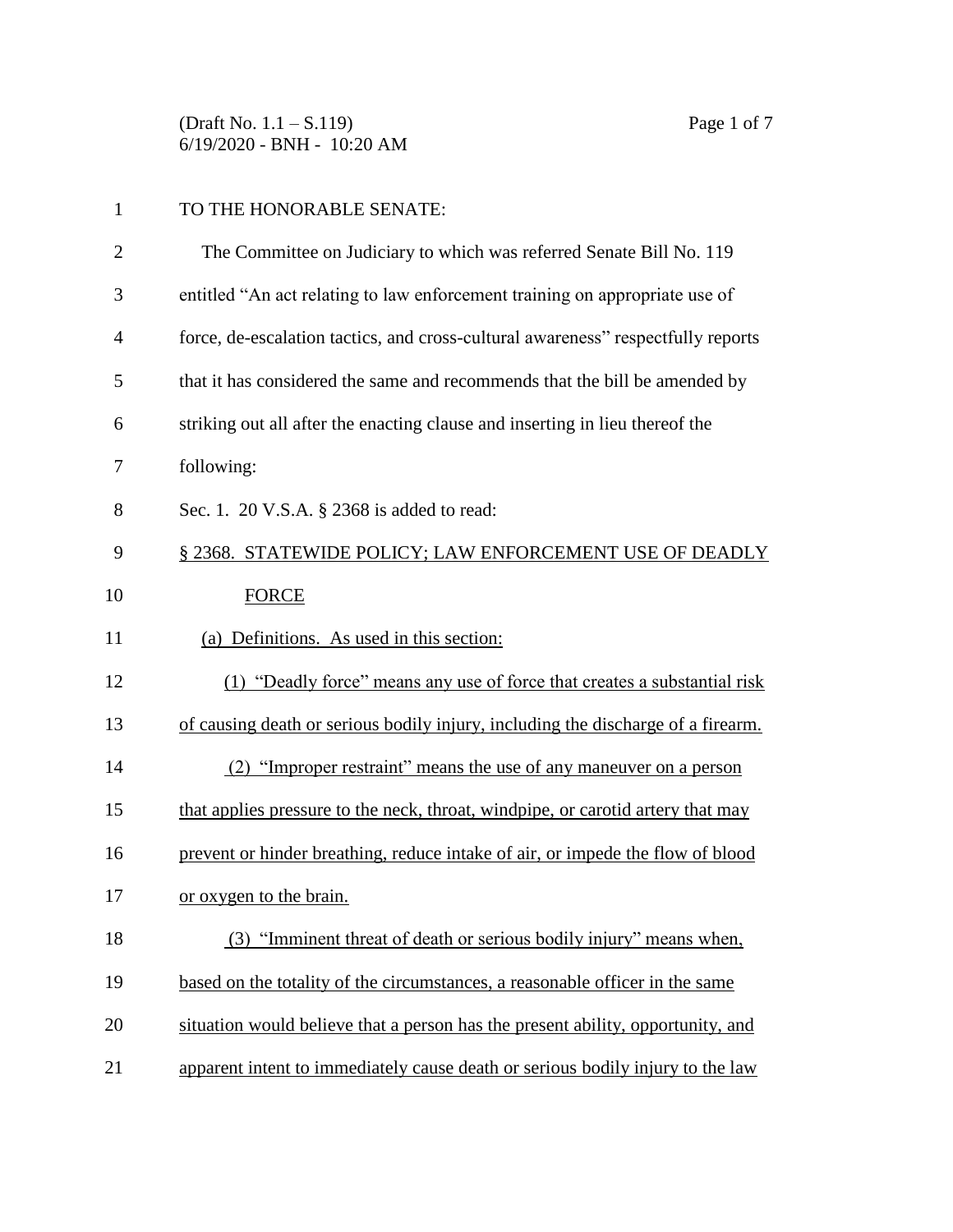(Draft No. 1.1 – S.119) Page 2 of 7 6/19/2020 - BNH - 10:20 AM

| $\mathbf{1}$   | enforcement officer or another person. An imminent harm is not merely a fear       |
|----------------|------------------------------------------------------------------------------------|
| $\overline{2}$ | of future harm, no matter how great the fear and no matter how great the           |
| 3              | likelihood of the harm, but is one that, from appearances, must be instantly       |
| $\overline{4}$ | confronted and addressed.                                                          |
| 5              | $(4)$ "Law enforcement officer" shall have the same meaning as in 20               |
| 6              | V.S.A. § 2351a.                                                                    |
| 7              | (5) "Totality of the circumstances" means all facts known to the law               |
| 8              | enforcement officer at the time, including the conduct of the officer and the      |
| 9              | subject leading up to the use of deadly force.                                     |
| 10             | (b) Statewide policy.                                                              |
| 11             | (1) The authority to use physical force is a serious responsibility that           |
| 12             | shall be exercised judiciously and with respect for human rights and dignity       |
| 13             | and for the sanctity of every human life. Every person has a right to be free      |
| 14             | from excessive use of force by officers acting under authority of the State.       |
| 15             | (2) Law enforcement officers may use deadly force only when necessary              |
| 16             | in defense of human life. In determining whether deadly force is necessary,        |
| 17             | officers shall evaluate each situation in light of the particular circumstances of |
| 18             | each case and shall use other available resources and techniques if reasonably     |
| 19             | safe and feasible to an objectively reasonable officer.                            |
| 20             | (3) The decision by a law enforcement officer to use force shall be                |
| 21             | evaluated carefully and thoroughly, in a manner that reflects the gravity of that  |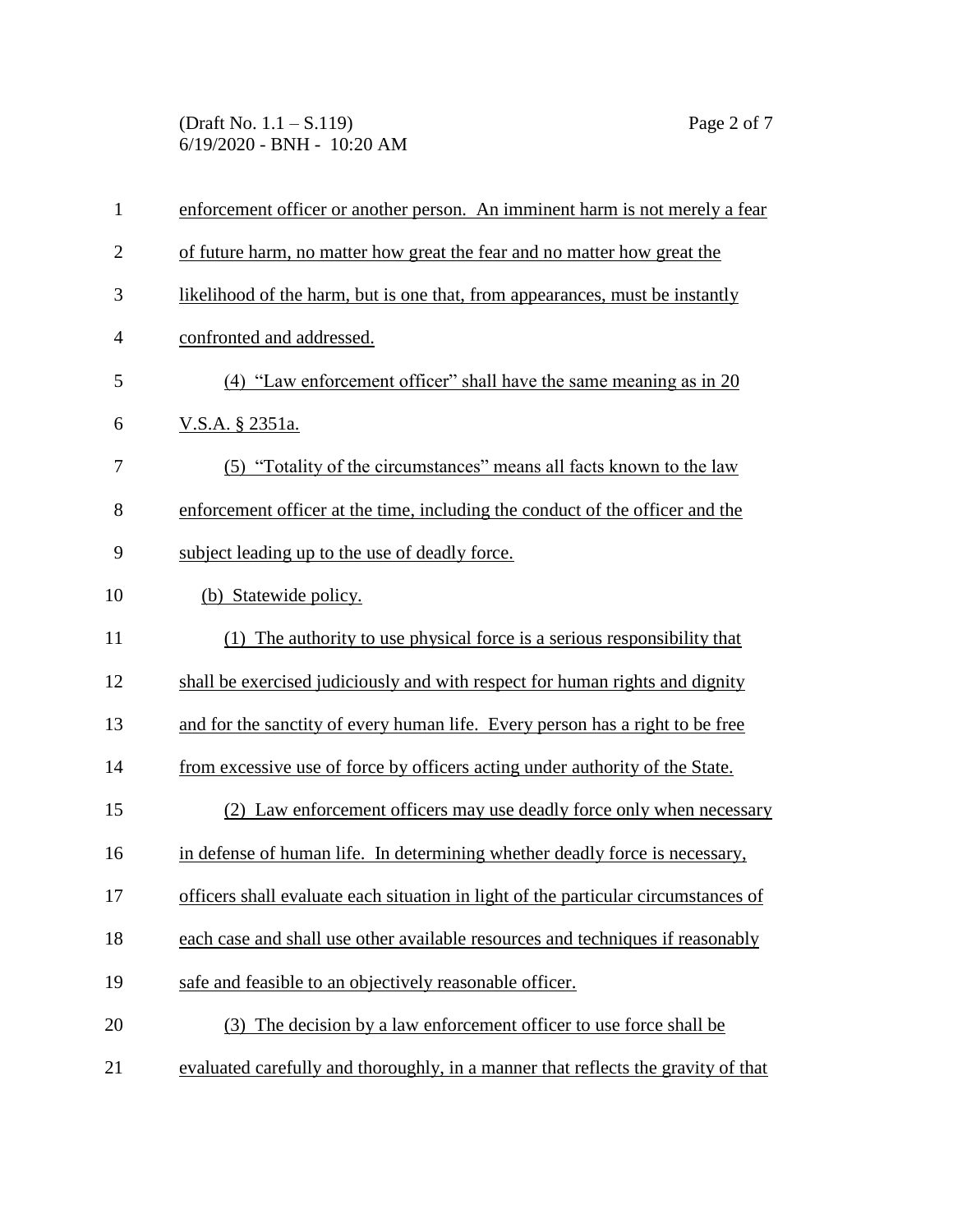(Draft No. 1.1 – S.119) Page 3 of 7 6/19/2020 - BNH - 10:20 AM

| $\mathbf{1}$   | authority and the serious consequences of the use of force by law enforcement        |
|----------------|--------------------------------------------------------------------------------------|
| $\overline{2}$ | officers, in order to ensure that officers use force consistent with law and         |
| 3              | agency policies.                                                                     |
| $\overline{4}$ | (4) The decision by a law enforcement officer to use force shall be                  |
| 5              | evaluated from the perspective of a reasonable officer in the same situation,        |
| 6              | based on the totality of the circumstances known to or perceived by the officer      |
| 7              | at the time, rather than with the benefit of hindsight, and that the totality of the |
| 8              | circumstances shall account for occasions when officers may be forced to             |
| 9              | make quick judgments about using force.                                              |
| 10             | (c) Use of deadly force.                                                             |
| 11             | (1) Any law enforcement officer who has reasonable cause to believe                  |
| 12             | that the person to be arrested has committed a crime may use objectively             |
| 13             | reasonable force to effect the arrest, to prevent escape, or to overcome             |
| 14             | resistance.                                                                          |
| 15             | (2) A law enforcement officer is justified in using deadly force upon                |
| 16             | another person only when the officer reasonably believes, based on the totality      |
| 17             | of the circumstances, that such force is necessary to:                               |
| 18             | (A) defend against an imminent threat of death or serious bodily                     |
| 19             | injury to the officer or to another person; or                                       |
| 20             | (B) apprehend a fleeing person for any felony that threatened or                     |
| 21             | resulted in death or serious bodily injury if the officer reasonably believes that   |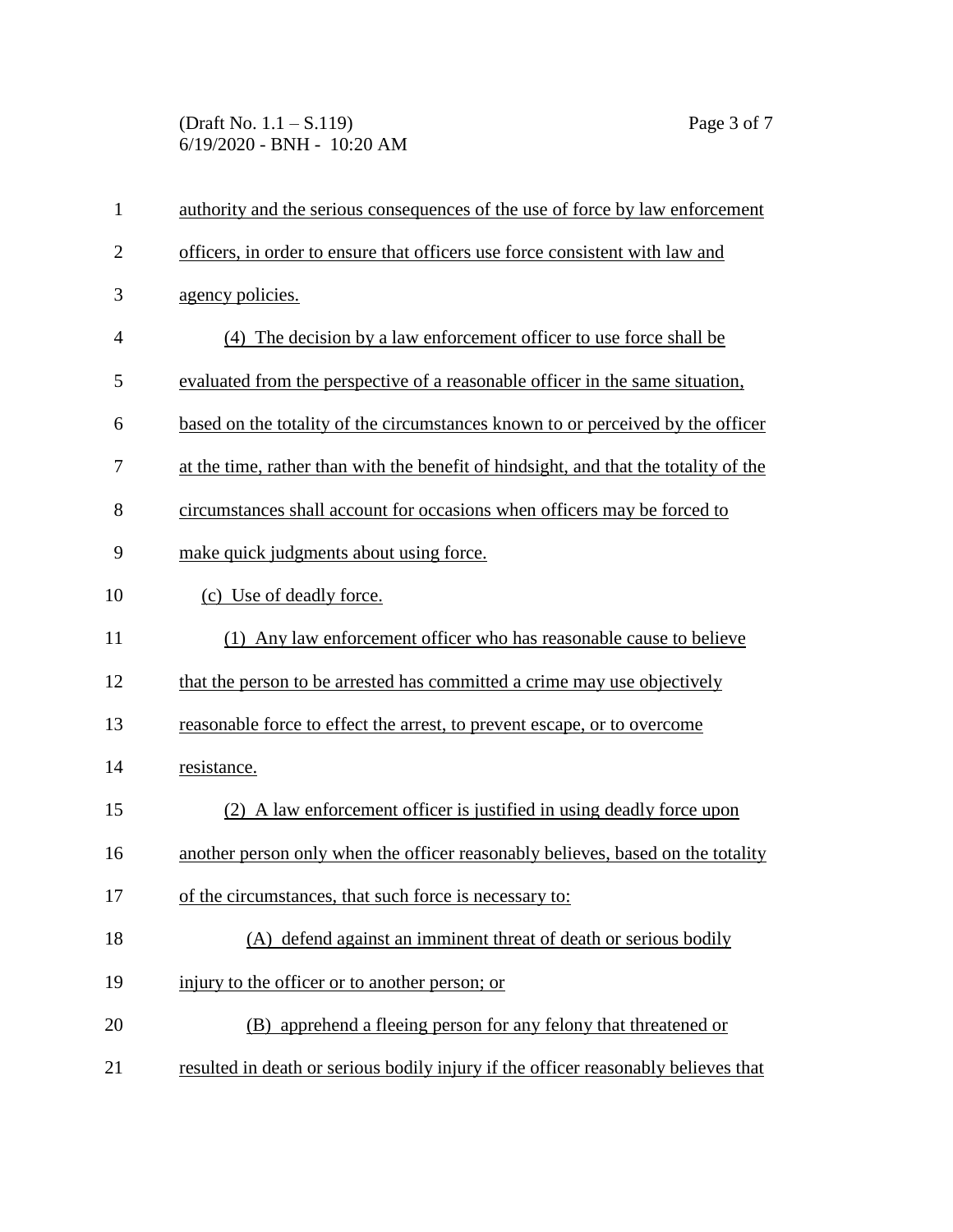(Draft No. 1.1 – S.119) Page 4 of 7 6/19/2020 - BNH - 10:20 AM

| $\mathbf{1}$   | the person will cause death or serious bodily injury to another unless            |
|----------------|-----------------------------------------------------------------------------------|
| $\overline{2}$ | immediately apprehended.                                                          |
| 3              | (3) When feasible, a law enforcement officer shall, prior to the use of           |
| 4              | force, make reasonable efforts to identify himself or herself as a law            |
| 5              | enforcement officer and to warn that deadly force may be used, unless the         |
| 6              | officer has objectively reasonable grounds to believe the person is aware of      |
| 7              | those facts.                                                                      |
| 8              | (4) A law enforcement officer shall not use deadly force against a                |
| 9              | person based on the danger that person poses to himself or herself, if an         |
| 10             | objectively reasonable officer would believe the person does not pose an          |
| 11             | imminent threat of death or serious bodily injury to the law enforcement          |
| 12             | officer or to another person.                                                     |
| 13             | (5) A law enforcement officer who makes or attempts to make an arrest             |
| 14             | need not retreat or desist from his or her efforts by reason of the resistance or |
| 15             | threatened resistance of the person being arrested. A law enforcement officer     |
| 16             | shall not be deemed an aggressor or lose the right to self-defense by the use of  |
| 17             | objectively reasonable force in compliance with subdivisions (1) and (2) of this  |
| 18             | subsection to effect the arrest or to prevent escape or to overcome resistance.   |
| 19             | For the purposes of this subdivision, "retreat" does not mean tactical            |
| 20             | repositioning or other de-escalation tactics.                                     |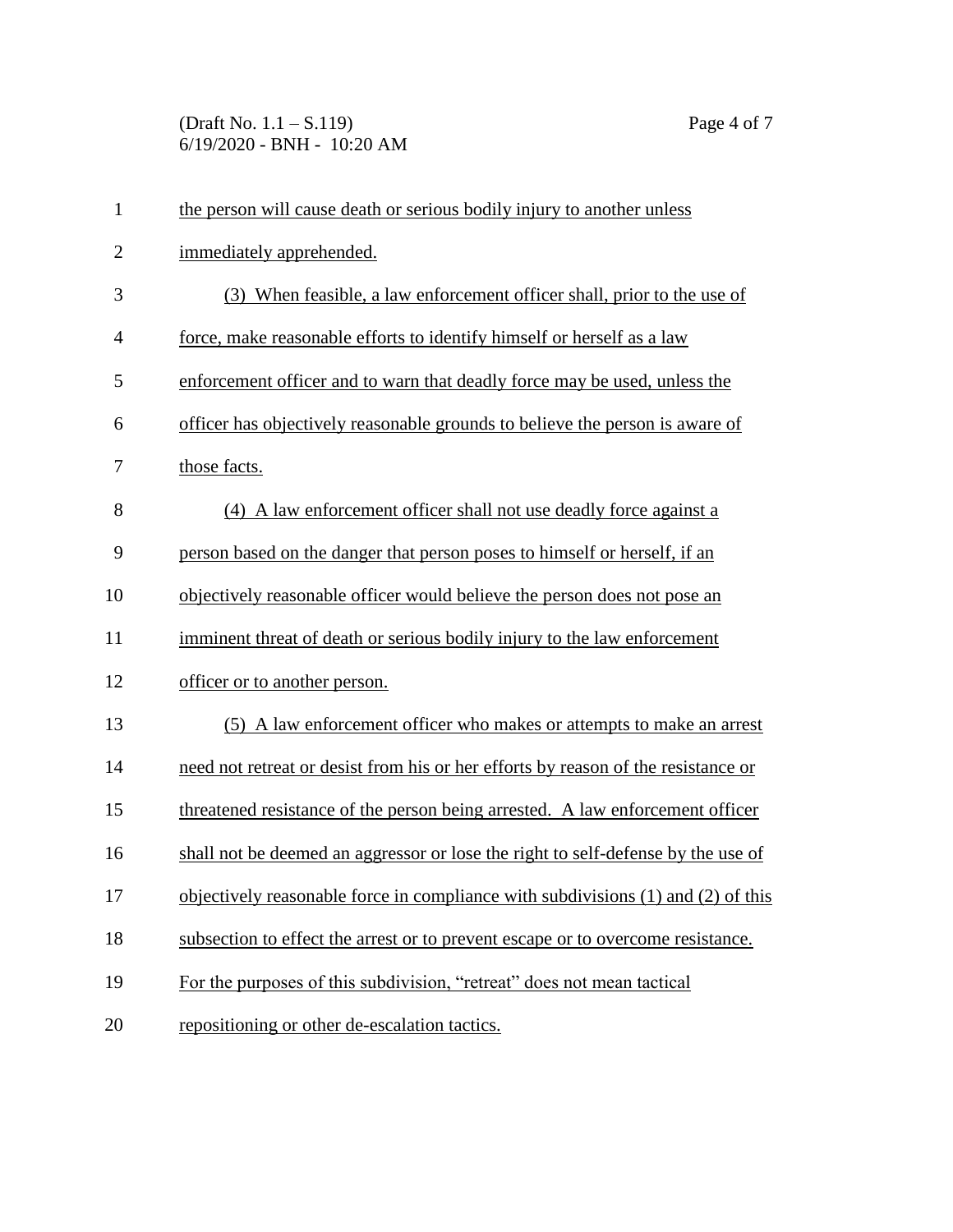(Draft No. 1.1 – S.119) Page 5 of 7 6/19/2020 - BNH - 10:20 AM

| $\mathbf{1}$   | (6) A law enforcement officer shall not use an improper restraint on a           |
|----------------|----------------------------------------------------------------------------------|
| $\overline{2}$ | person for any reason. A law enforcement officer has a duty to intervene when    |
| 3              | the officer observes another officer using an improper restraint on a person.    |
| $\overline{4}$ | Sec. 2. 20 V.S.A. § 2358 is amended to read:                                     |
| 5              | § 2358. MINIMUM TRAINING STANDARDS; DEFINITIONS                                  |
| 6              | (a) Unless waived by the Council under standards adopted by rule, and            |
| 7              | notwithstanding any statute or charter to the contrary, no person shall exercise |
| 8              | law enforcement authority as a law enforcement officer without completing a      |
| 9              | basic training course and annual in-service training within a time and manner    |
| 10             | prescribed by the Council by rule.                                               |
| 11             | * * *                                                                            |
| 12             | $(e)(1)$ The criteria for all minimum training standards under this section      |
| 13             | shall include anti-bias training approved by the Vermont Criminal Justice        |
| 14             | Training Council; and training on the State, county, or municipal law            |
| 15             | enforcement agency's fair and impartial policing policy, adopted pursuant to     |
| 16             | subsection 2366(a) of this title; and use of deadly force policy pursuant to     |
| 17             | section 2368 of this title                                                       |
| 18             | (2) On or before December 31, 2018, law enforcement officers shall               |
| 19             | receive a minimum of four hours of anti-bias training as required by this        |
| 20             | subsection. On or before January 1, 2021, law enforcement officers shall         |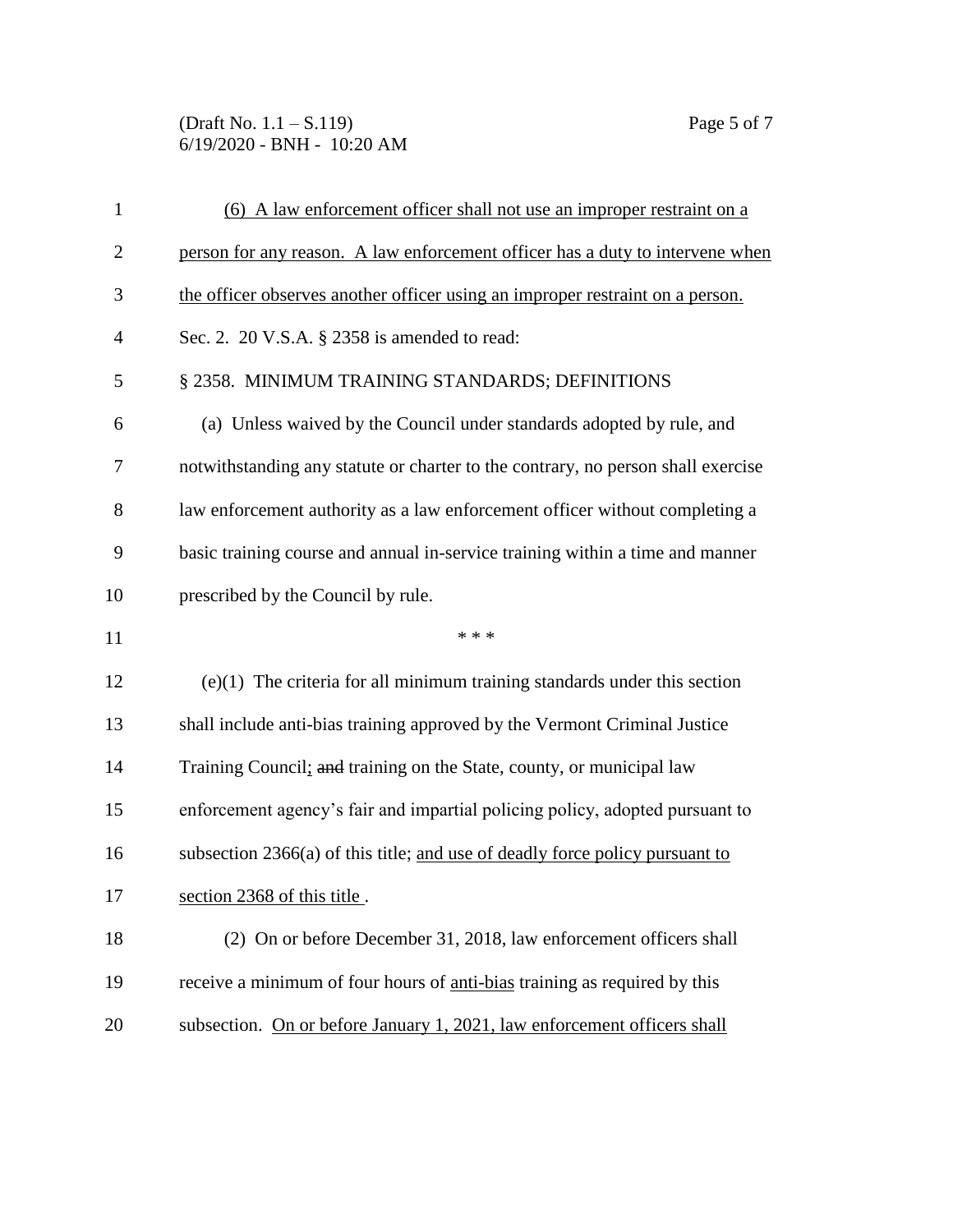(Draft No. 1.1 – S.119) Page 6 of 7 6/19/2020 - BNH - 10:20 AM

| $\mathbf{1}$   | receive a minimum of four hours of training on the use of deadly force policy  |
|----------------|--------------------------------------------------------------------------------|
| $\overline{2}$ | as required by this subsection.                                                |
| 3              | (3) In order to remain certified, law enforcement officers shall receive a     |
| 4              | refresher course on the training required by this subsection during every odd- |
| 5              | numbered year in a program approved by the Vermont Criminal Justice            |
| 6              | Training Council.                                                              |
| 7              | (4) The Criminal Justice Training Council shall, on an annual basis,           |
| 8              | report to the Racial Disparities in the Criminal and Juvenile Justice System   |
| 9              | <b>Advisory Panel regarding:</b>                                               |
| 10             | (A) the adoption and implementation of the Panel's recommended                 |
| 11             | data collection methods and trainings and policies pursuant to 3 V.S.A.        |
| 12             | $§$ 168(f)(2) and (3);                                                         |
| 13             | (B) the incorporation of implicit bias training into the requirements of       |
| 14             | basic training pursuant to this subsection; and                                |
| 15             | (C) the implementation of all trainings as required by this subsection $(e)$ . |
| 16             | Sec. 3. EFFECTIVE DATES                                                        |
| 17             | This act shall take effect on October 1, 2020.                                 |
| 18             | and that after passage the title of the bill be amended to read: "An act       |
| 19             | relating to a statewide use of deadly force policy for law enforcement"        |
| 20             |                                                                                |
| 21             | (Committee vote: ___________                                                   |